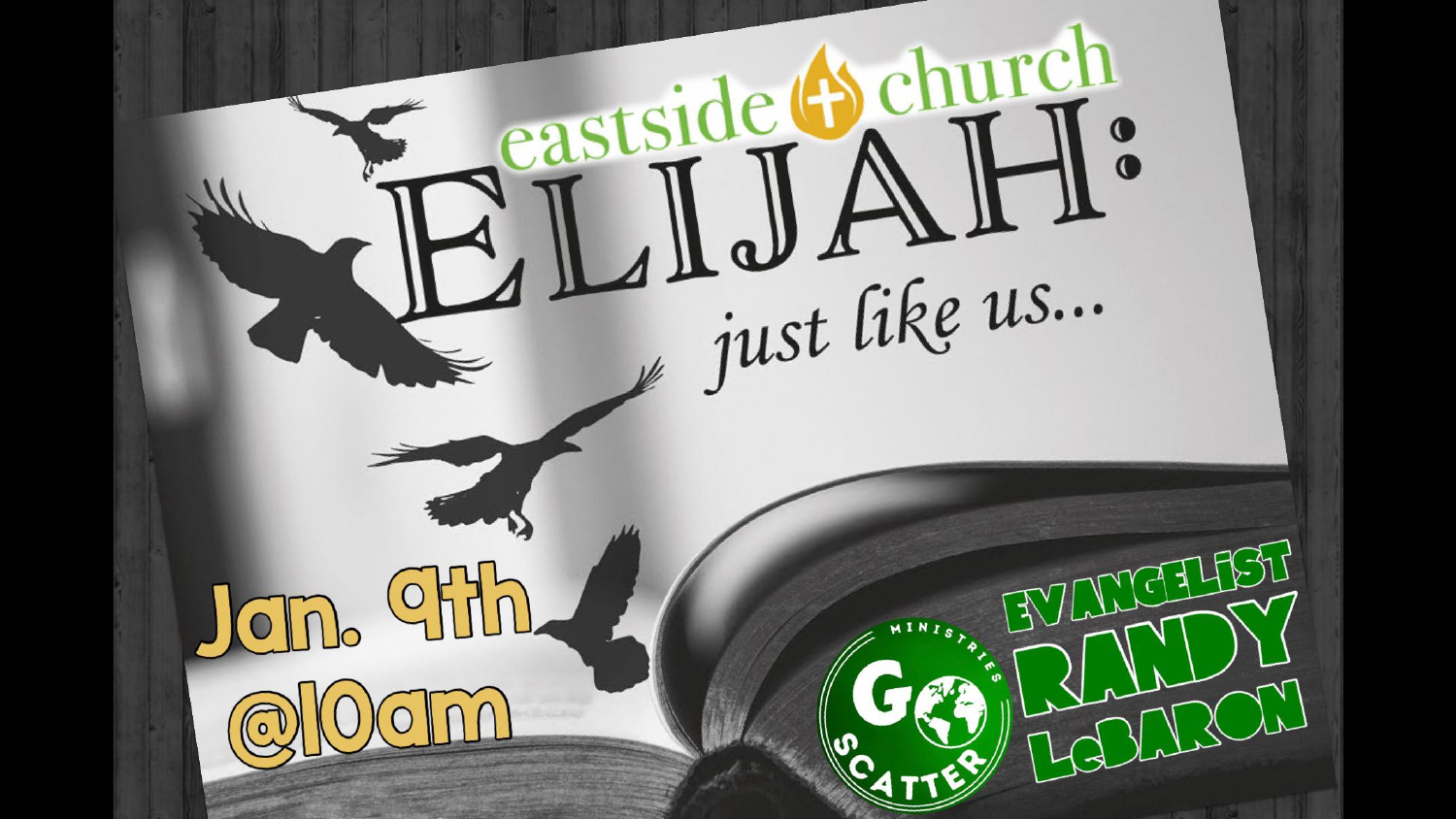*The prayer of a righteous man is powerful and effective. Elijah was a man just like us. He prayed earnestly that it would not rain, and it did not rain on the land for three and a half years.* - James 5:16b-17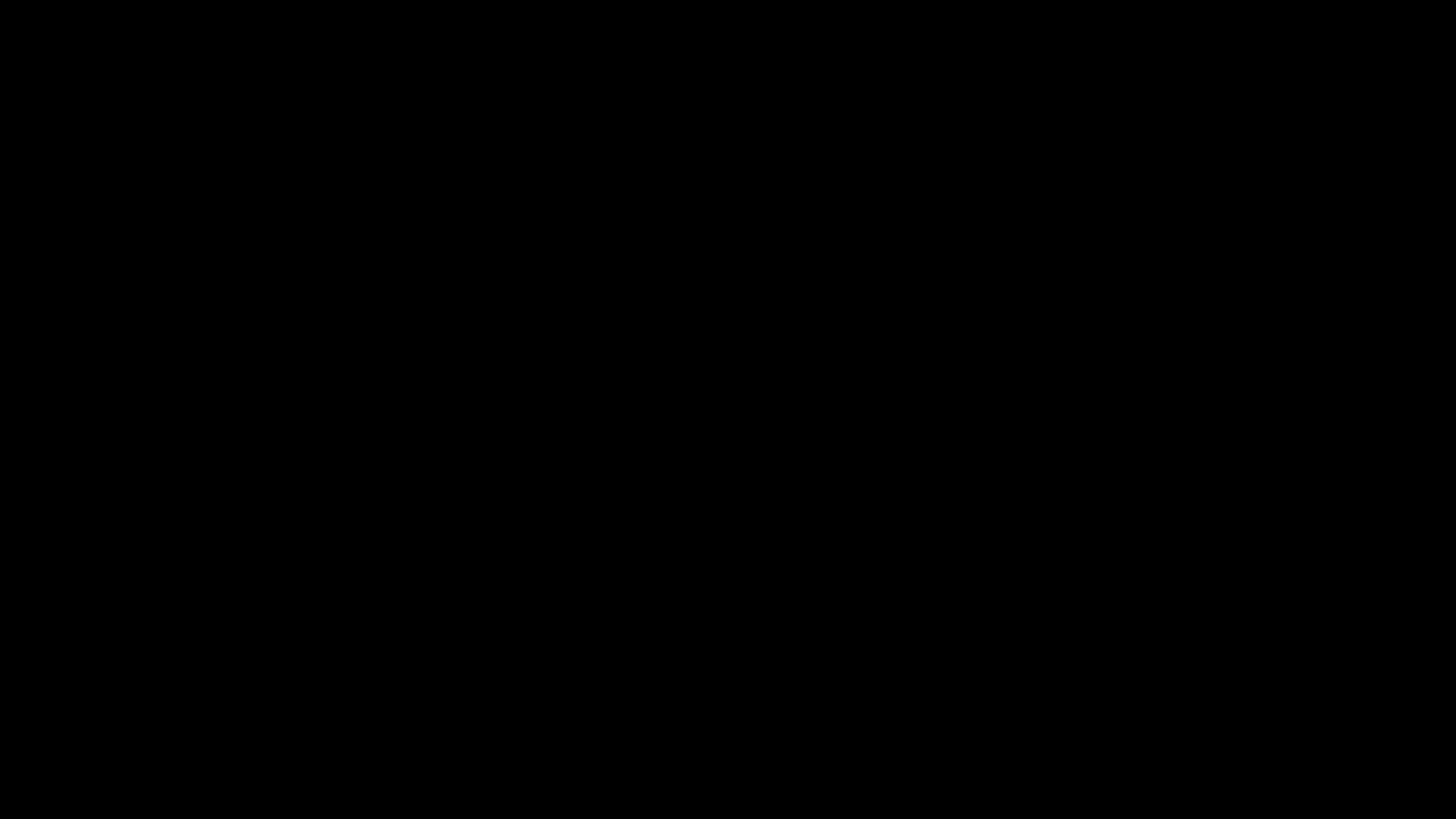*Now Elijah the Tishbite, from Tishbe in*  Gilead, said to Ahab, "As the Lord, the *God of Israel, lives, whom I serve, there will be neither dew nor rain in the next few years except at my word."*

- 1 Kings 17:1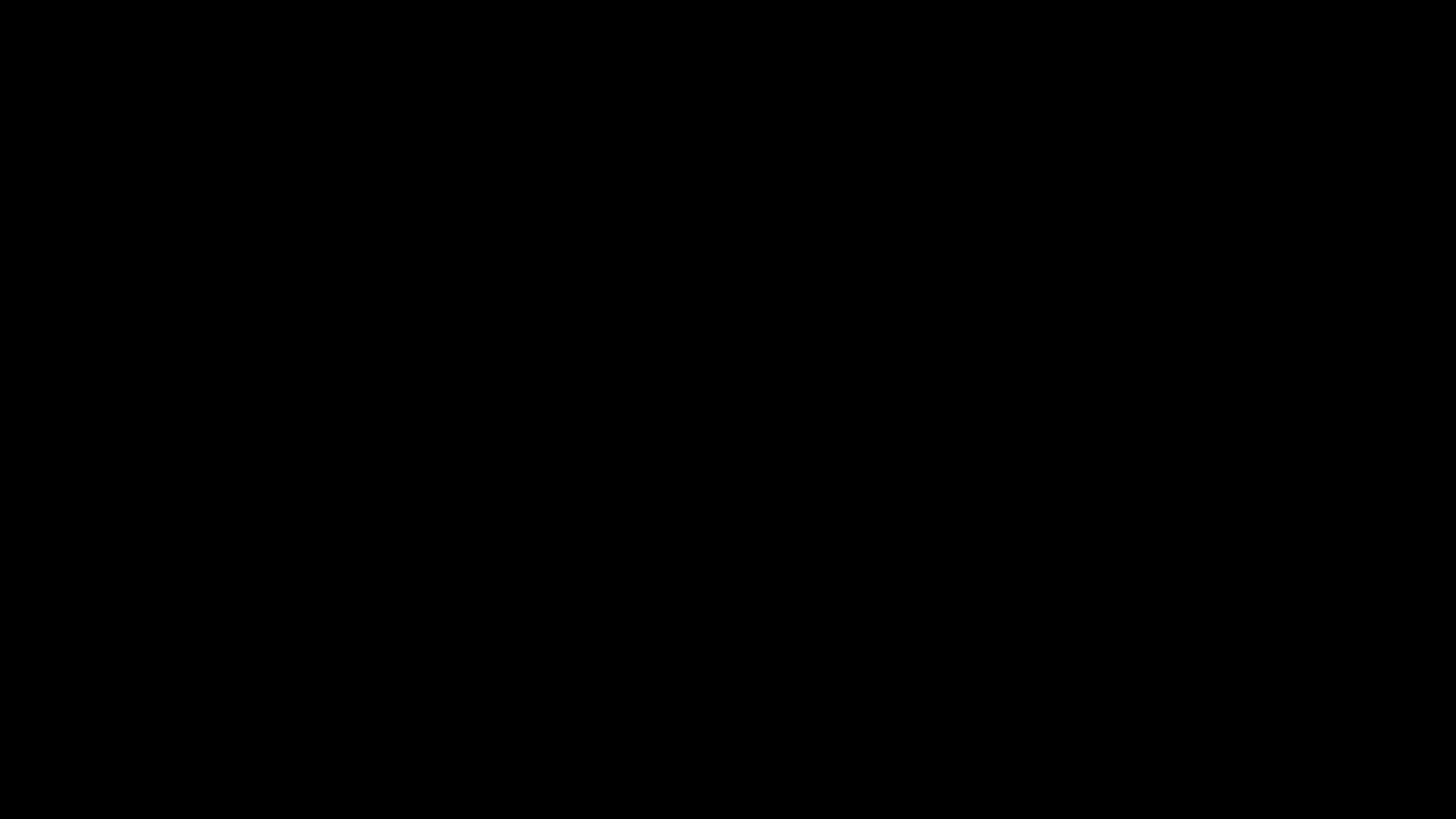## LEARNED TO **RELY ON GOD'S** PROVISIONS

### **1 Kings 17:2-6**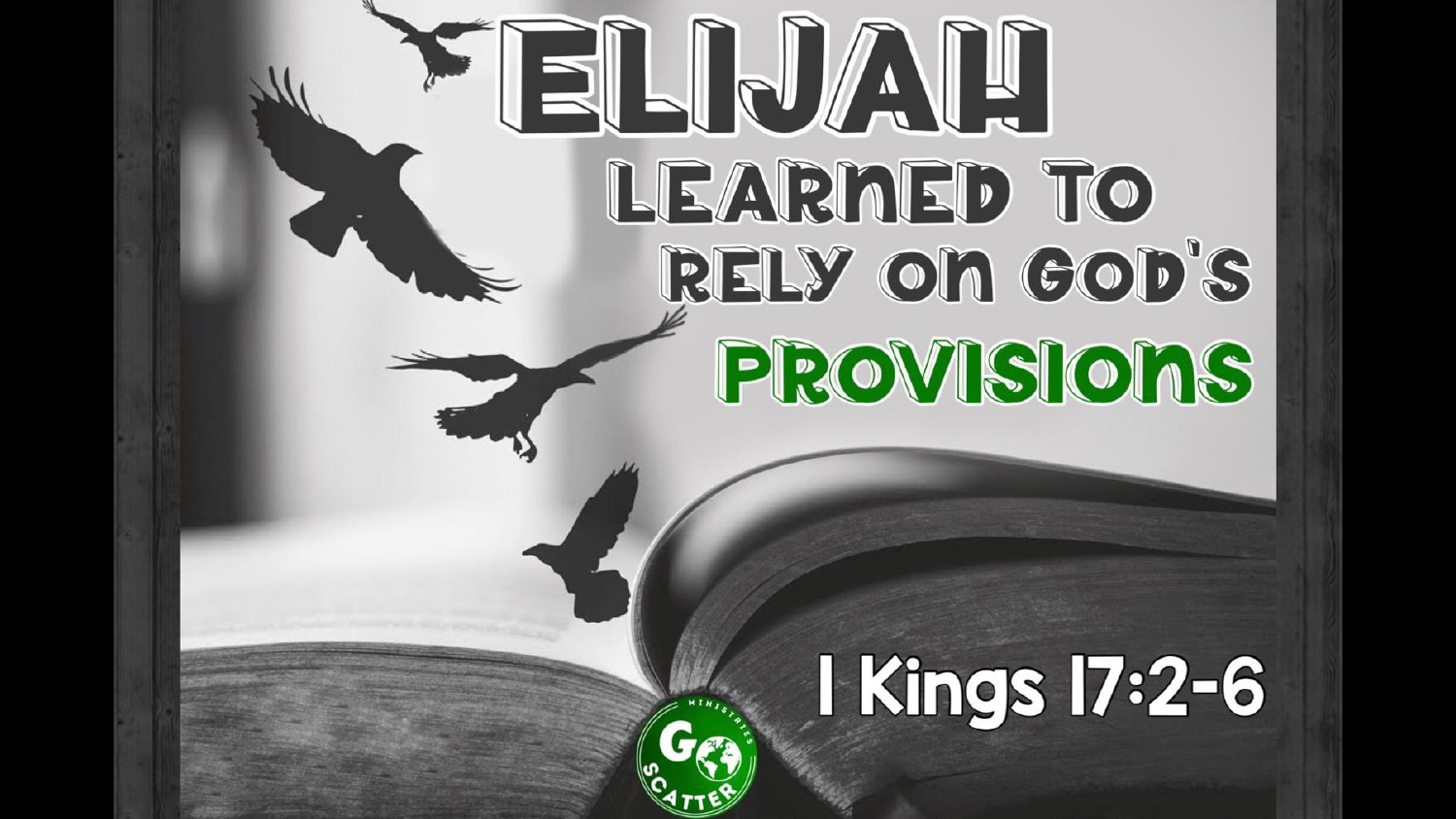*Then the word of the Lord came to Elijah: "Leave here, turn eastward and hide in the Kerith Ravine, east of the Jordan. You will drink from the brook, and I have directed the ravens to supply you with food there."*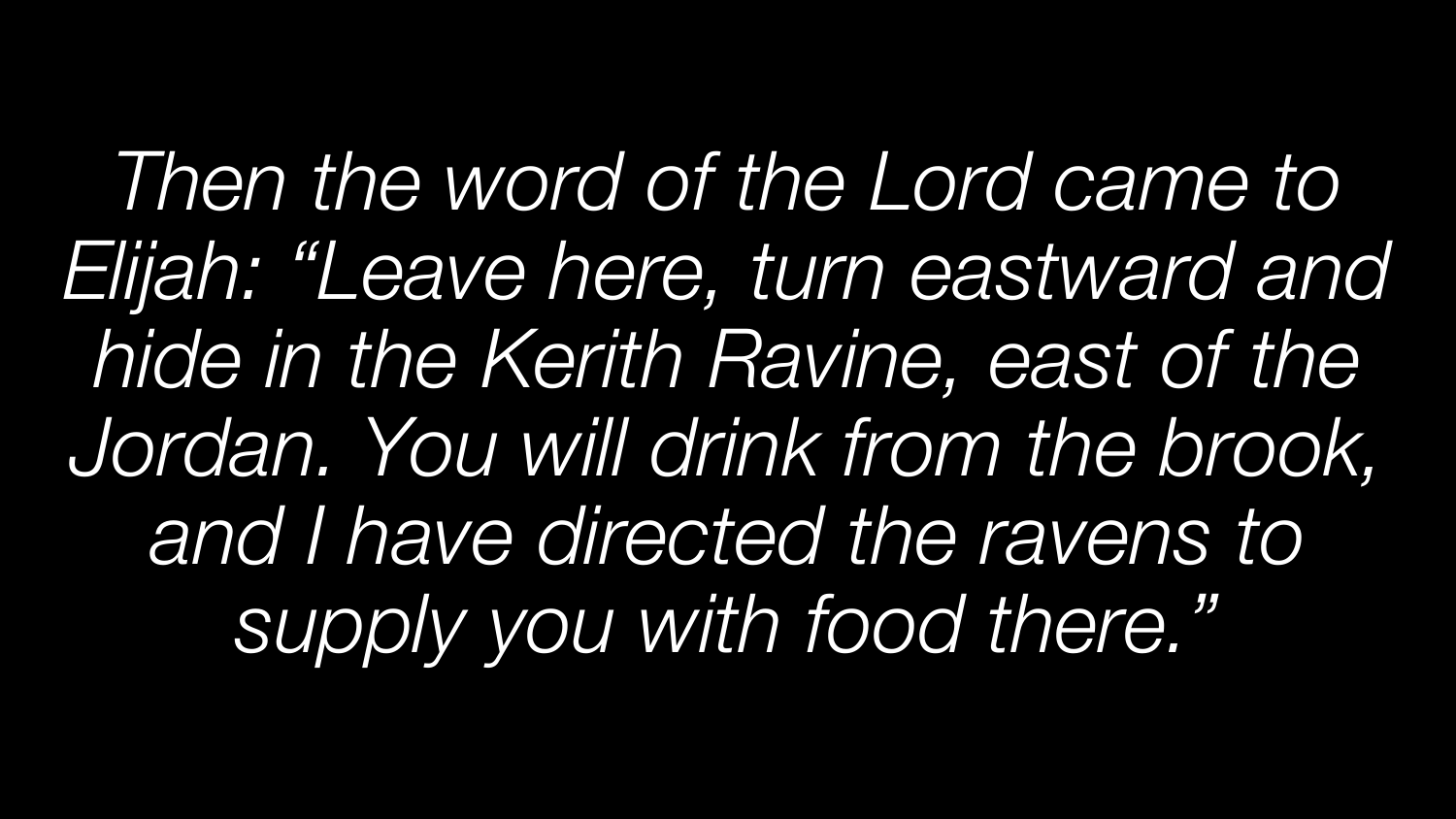*So he did what the Lord had told him. He went to the Kerith Ravine, east of the Jordan, and stayed there. The ravens brought him bread and meat in the morning and bread and meat in the evening, and he drank from the brook.*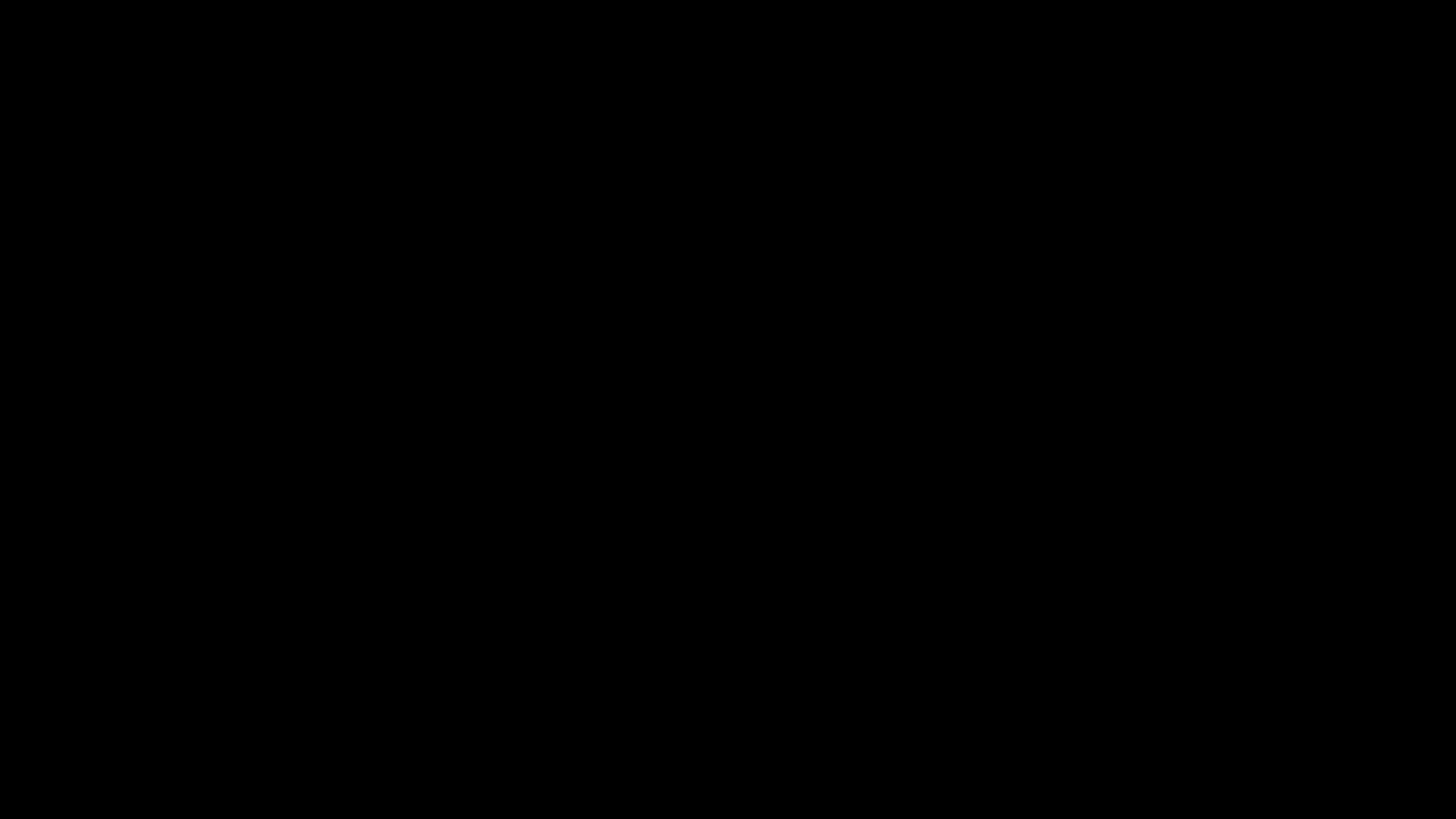# LEARNED TO **RELY ON GOD'S** PLANS

#### **I Kings 17:7-16**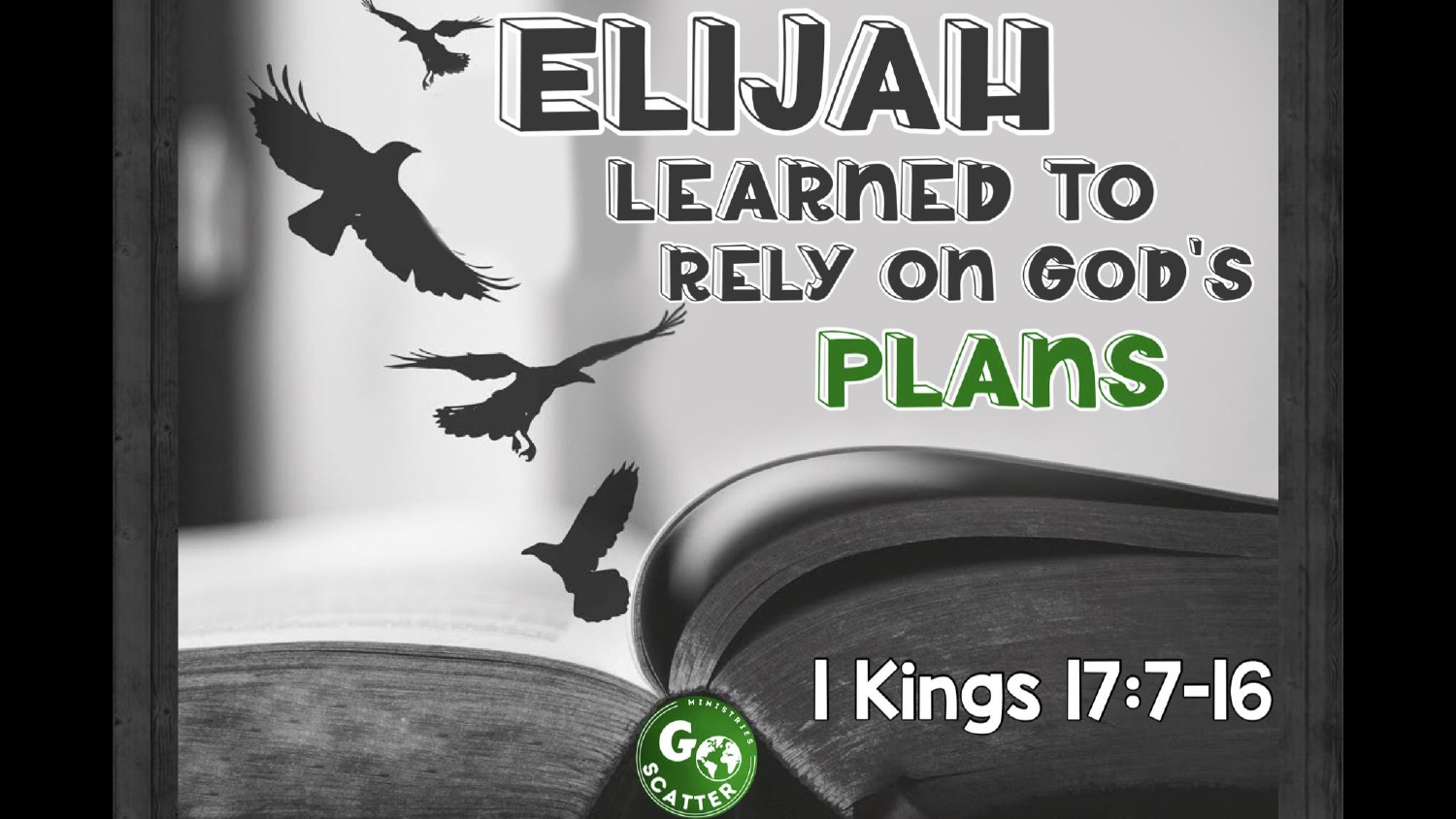*Some time later the brook dried up because there had been no rain in the land. Then the word of the Lord came to him: "Go at once to Zarephath in the region of Sidon and stay there. I have directed a widow there to supply you with food."*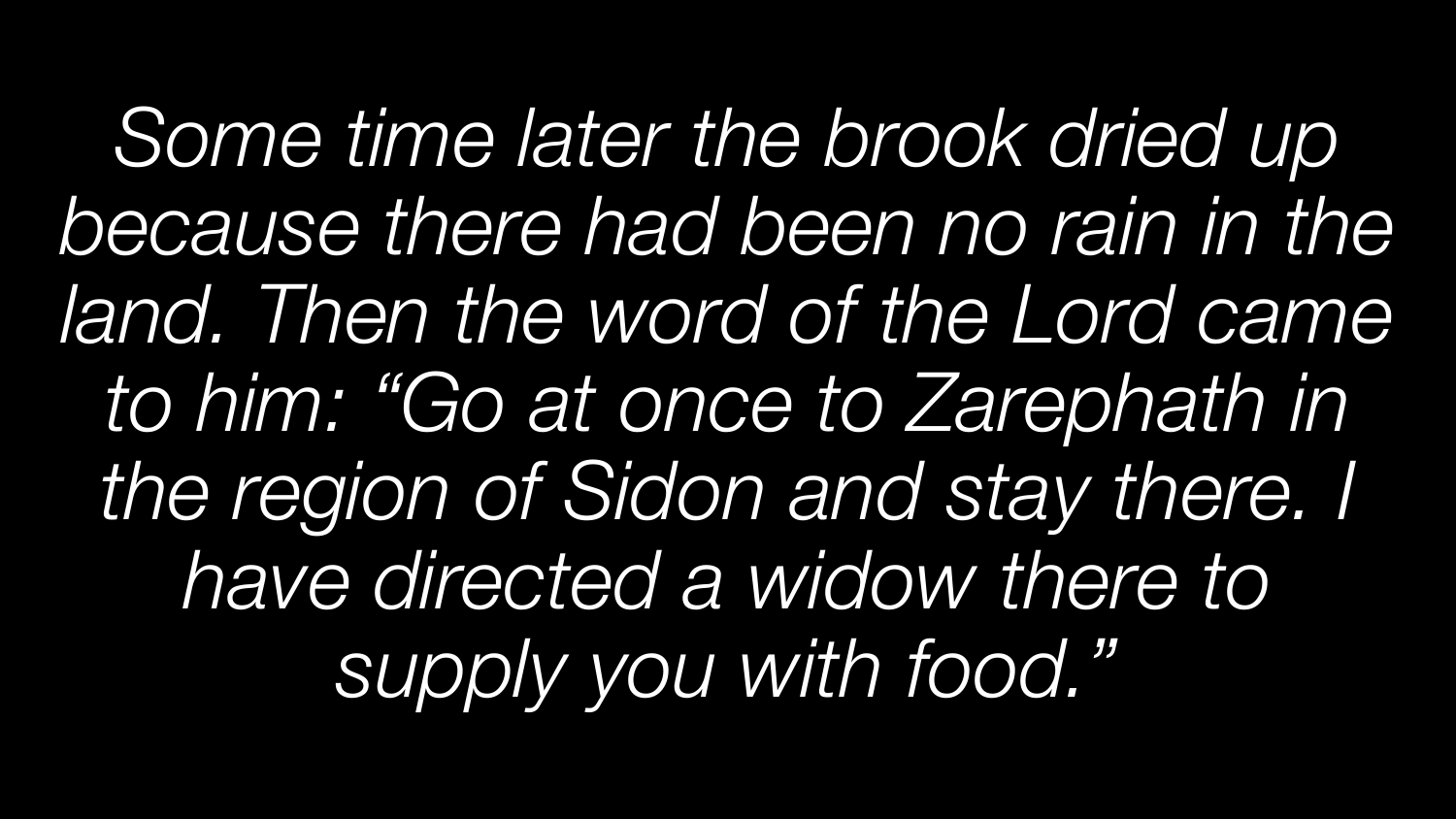*So he went to Zarephath. When he came to the town gate, a widow was there gathering sticks. He called to her and asked, "Would you bring me a little water in a jar so I may have a drink?" As she was going to get it, he called, "And bring me, please, a piece of bread."*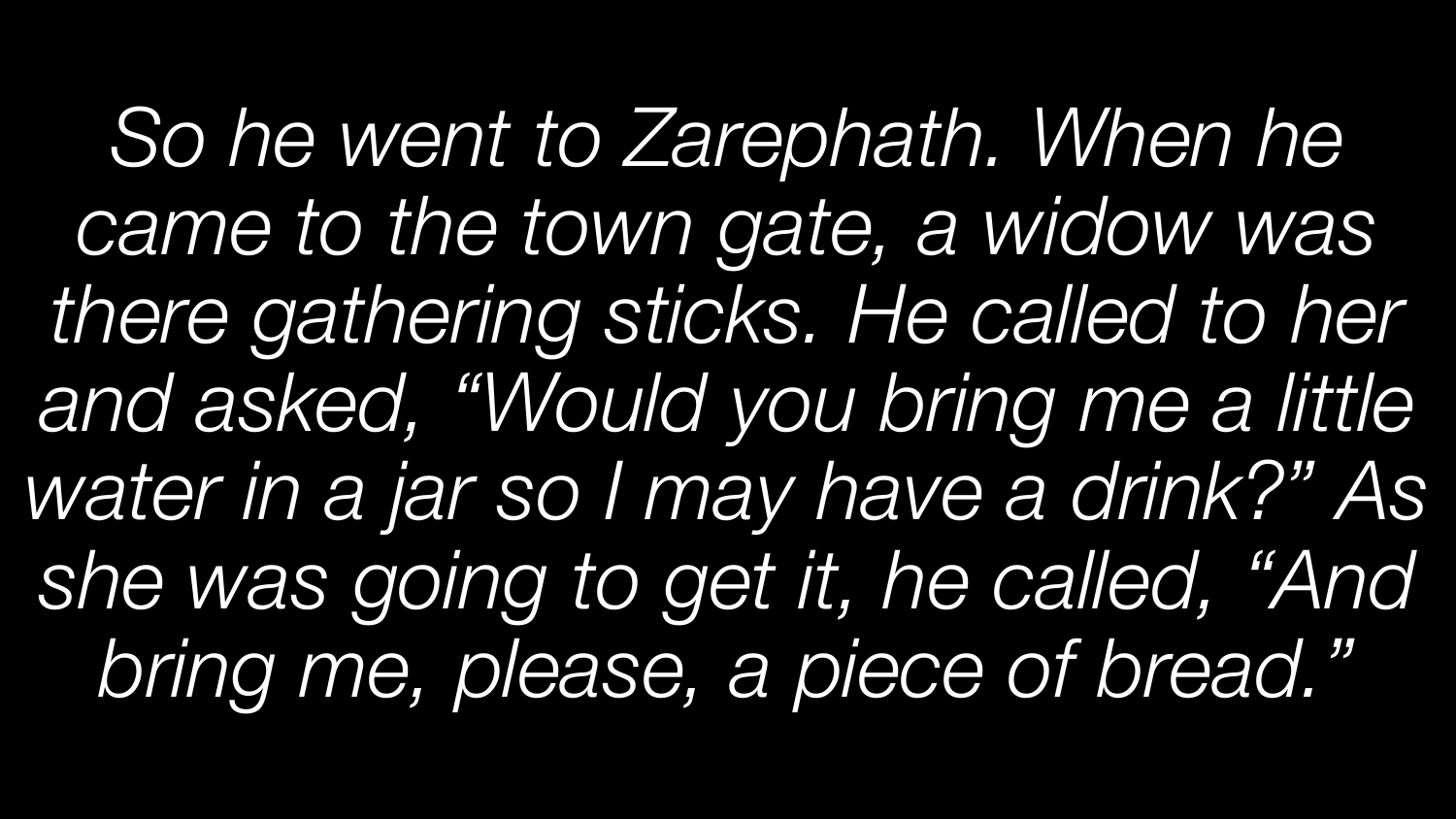*"As surely as the Lord your God lives," she replied, "I don't have any bread—only a handful of flour in a jar and a little olive oil in a jug. I am gathering a few sticks to take home and make a meal for myself and my son, that we may eat it—and die."*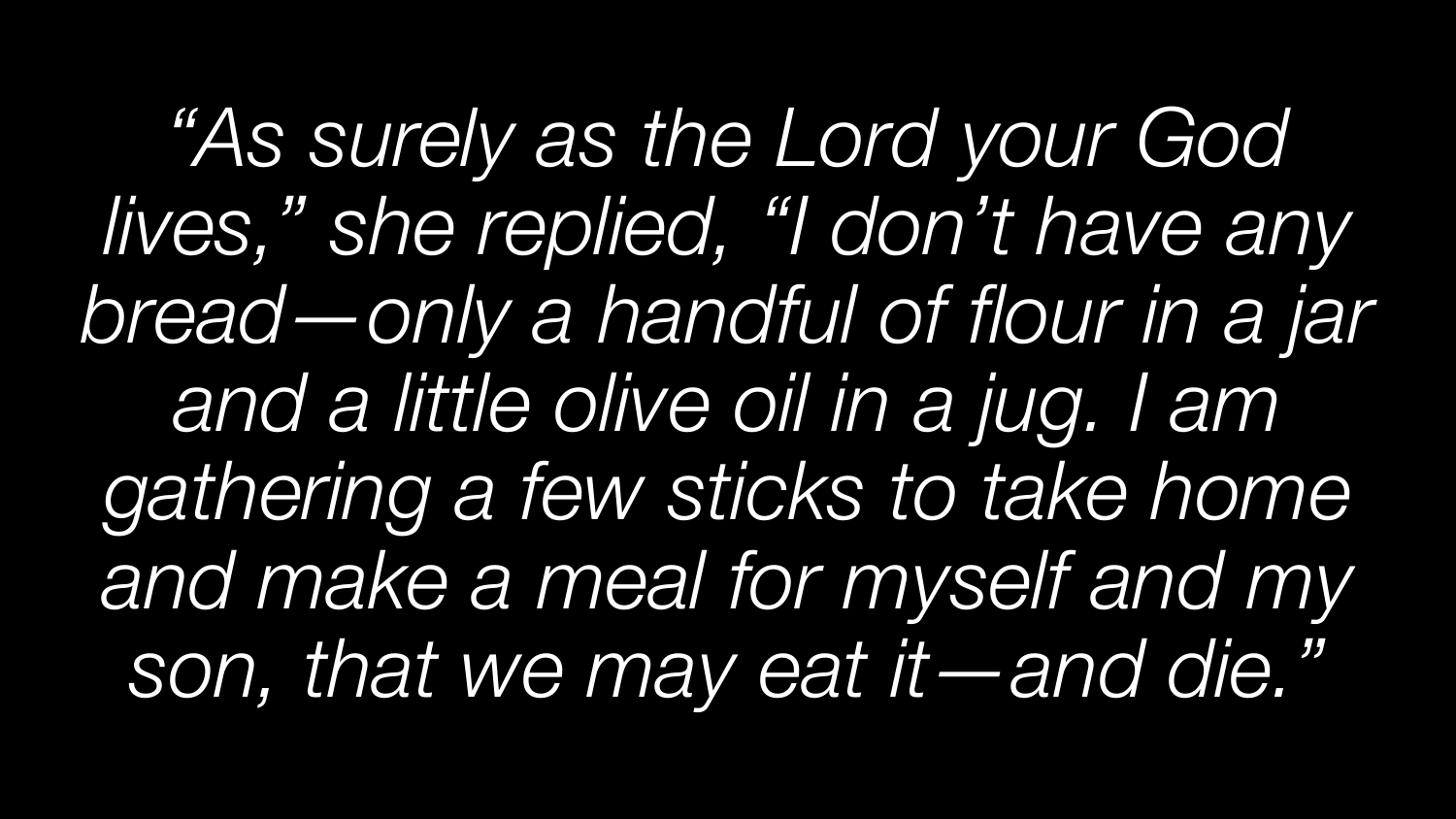*Elijah said to her, "Don't be afraid. Go home and do as you have said. But first make a small loaf of bread for me from what you have and bring it to me, and then make something for yourself and your son.*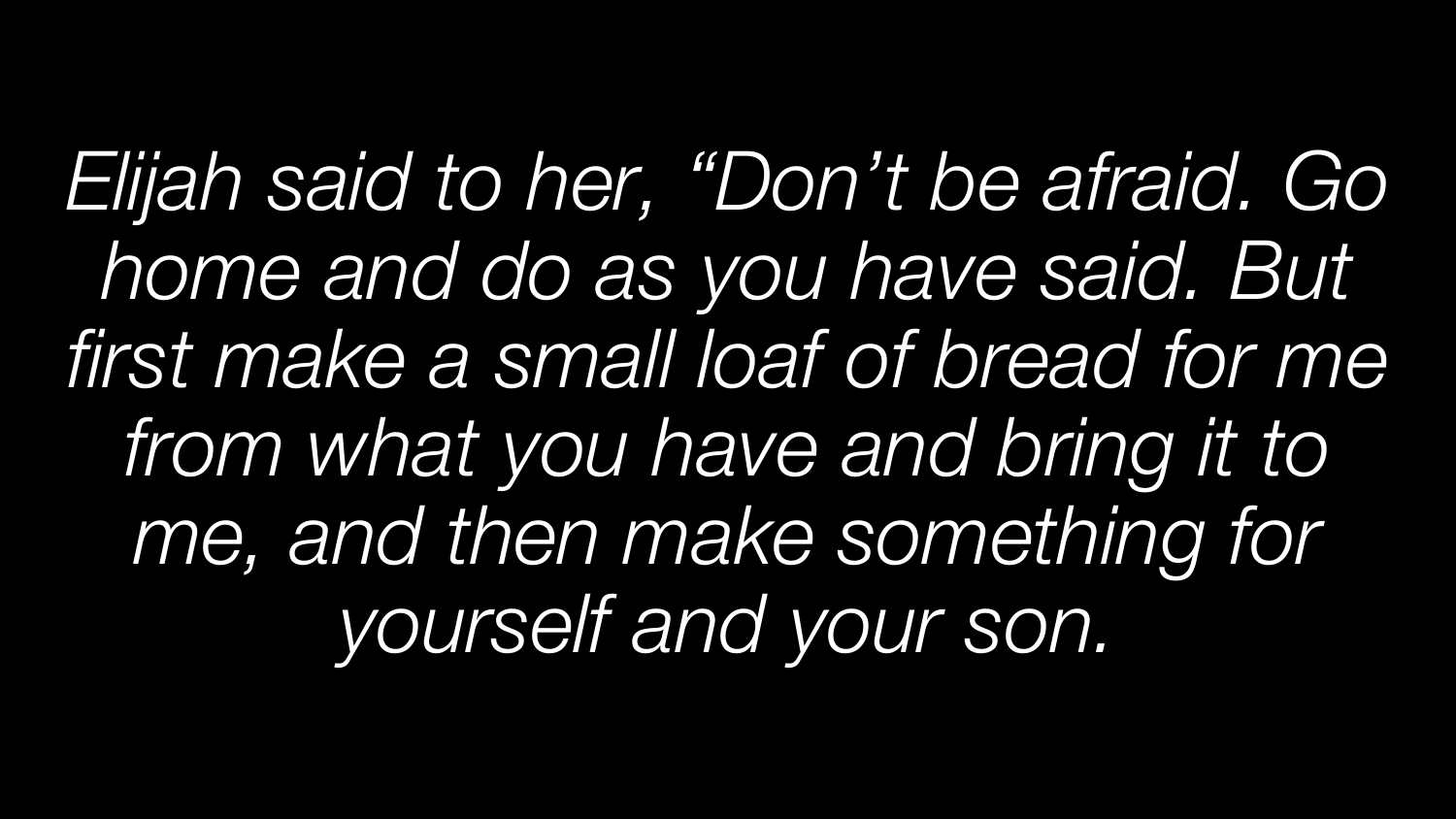*For this is what the Lord, the God of Israel, says: 'The jar of flour will not be used up and the jug of oil will not run dry until the day the Lord sends rain on the land.'"*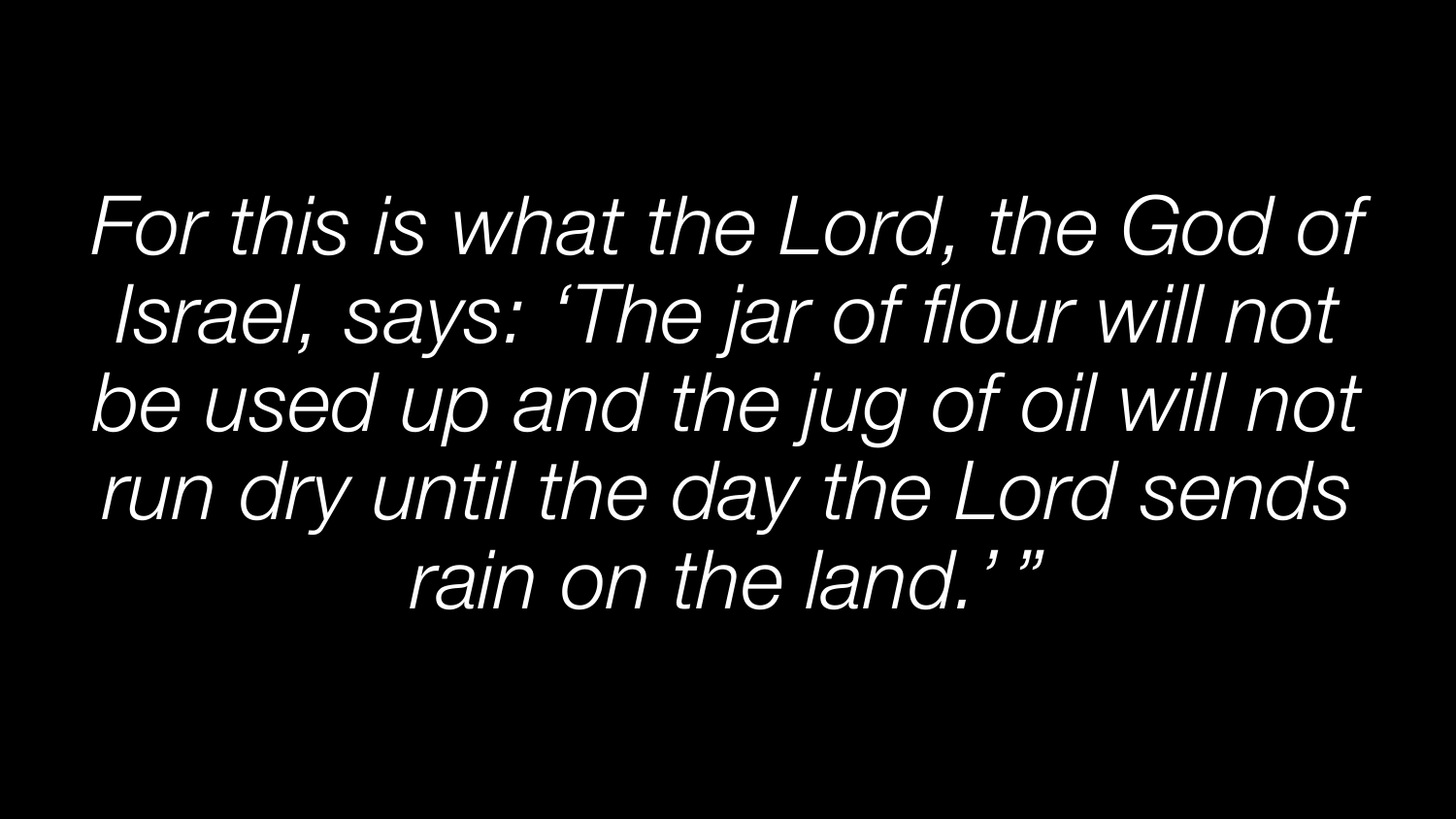*She went away and did as Elijah had told her. So there was food every day for Elijah and for the woman and her family. For the jar of flour was not used up and the jug of oil did not run dry, in keeping with the word of the Lord spoken by Elijah.*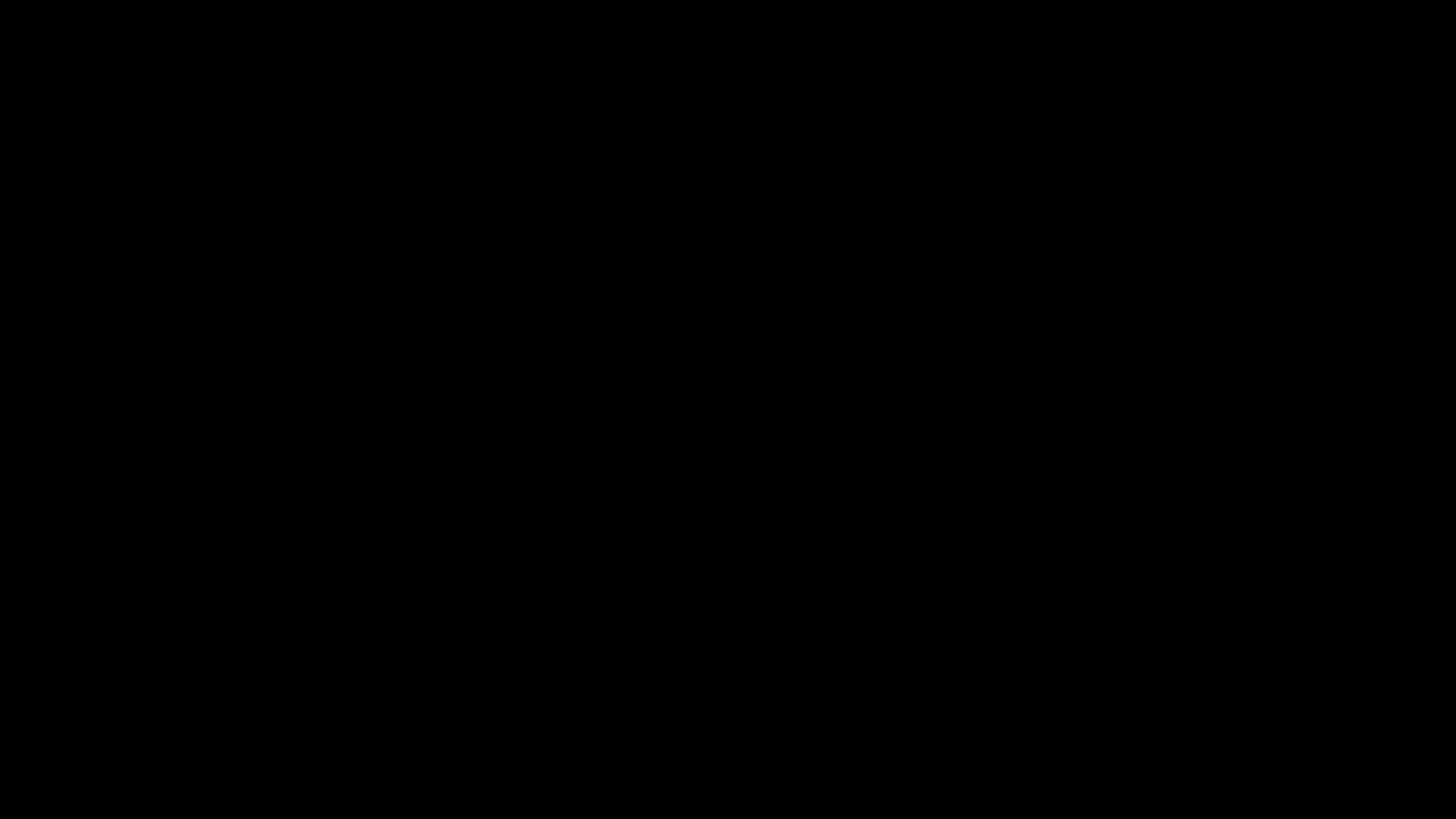# LEARMED TO<br>RELY ON COD'S POWER

## I Kings 17:17-24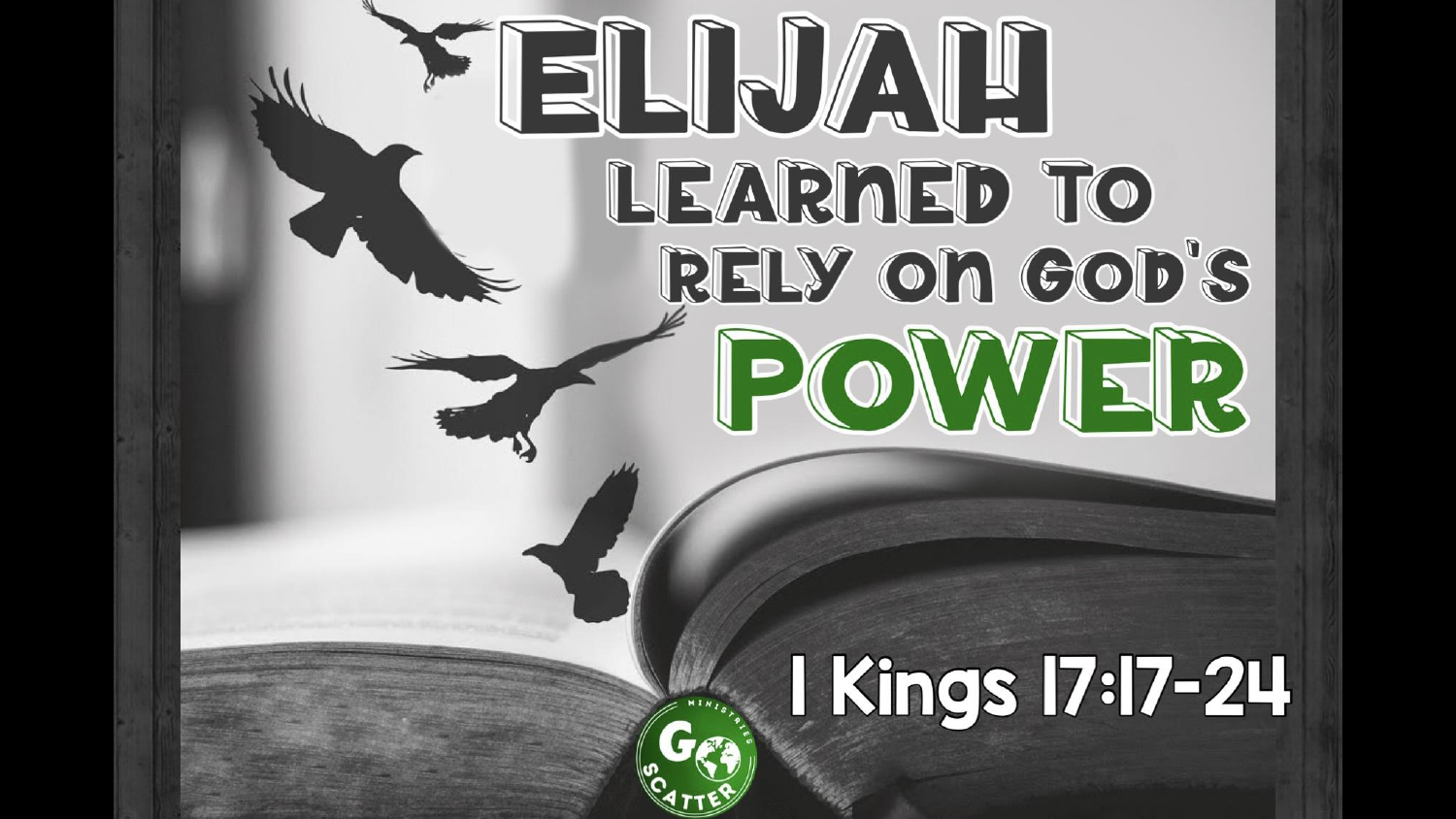*Some time later the son of the woman who owned the house became ill. He grew worse and worse, and finally stopped breathing. She said to Elijah, "What do you have against me, man of God? Did you come to remind me of my sin and kill my son?"*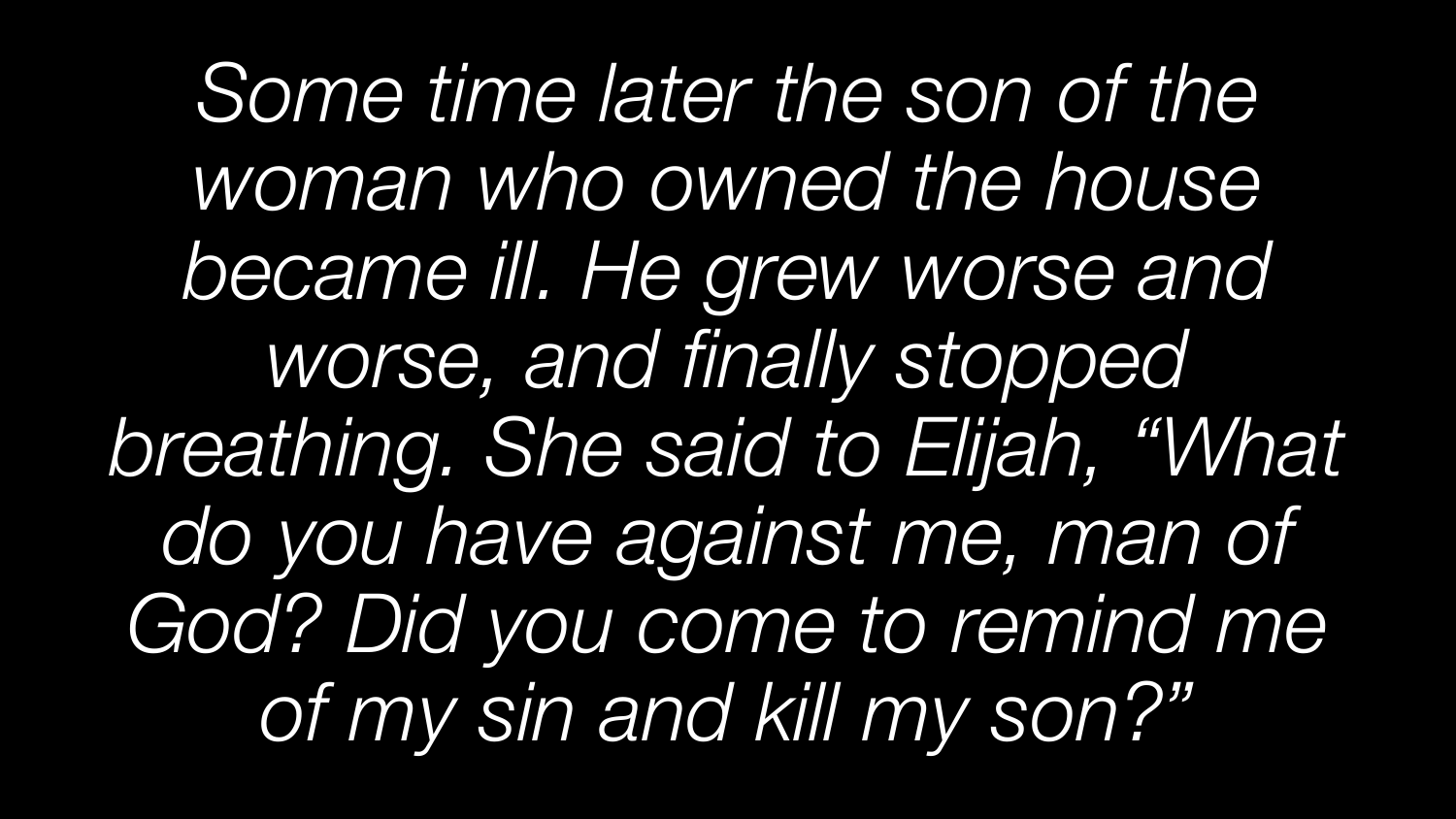*"Give me your son," Elijah replied. He took him from her arms, carried him to the upper room where he was staying, and laid him on his bed. Then he cried out to the Lord, " Lord my God, have you brought tragedy even on this widow I am staying with, by causing her son to die?"*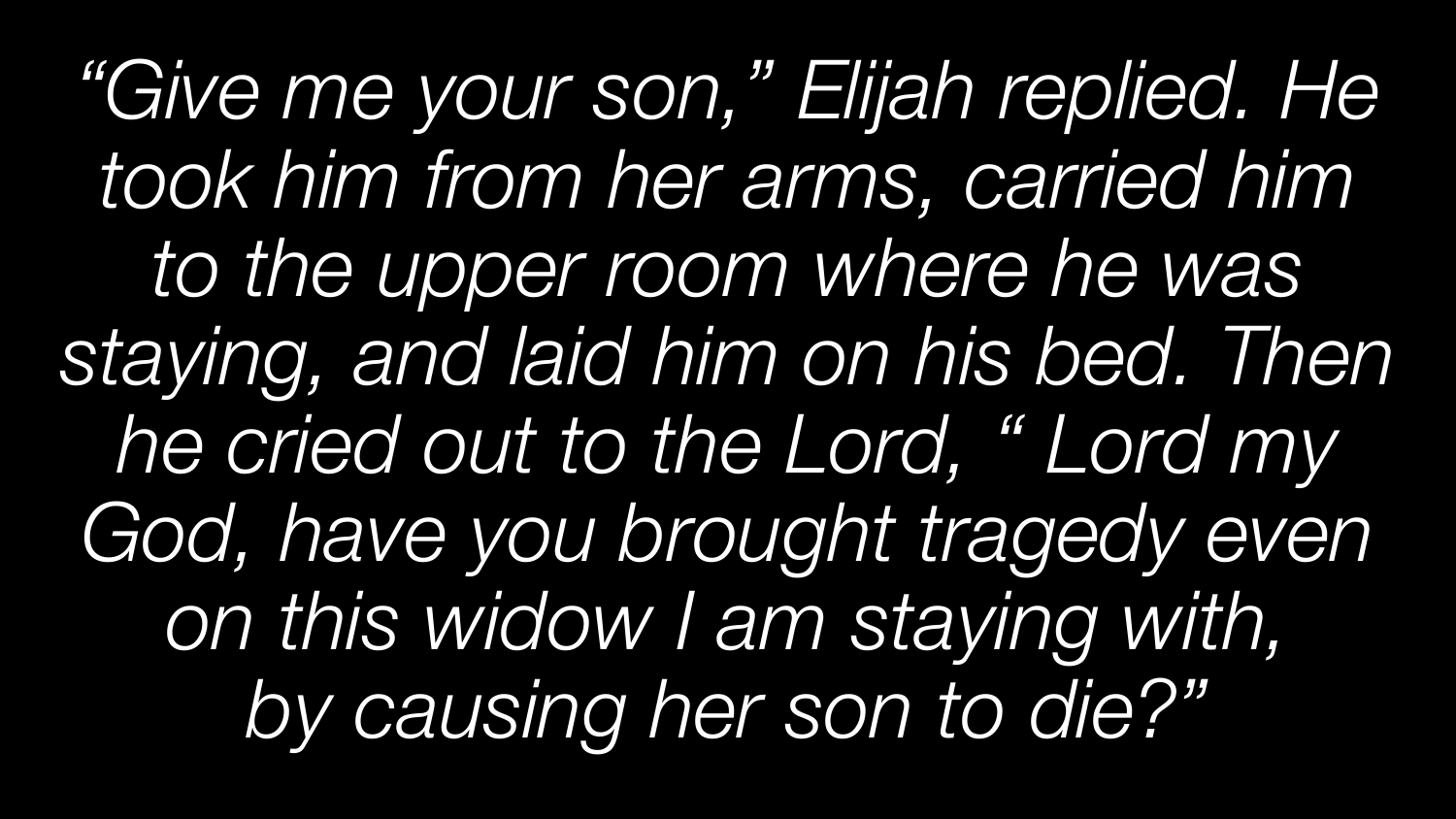*Then he stretched himself out on the boy three times and cried out to the Lord, " Lord my God, let this boy's life return to him!" The Lord heard Elijah's cry, and the boy's life returned to him, and he lived.*